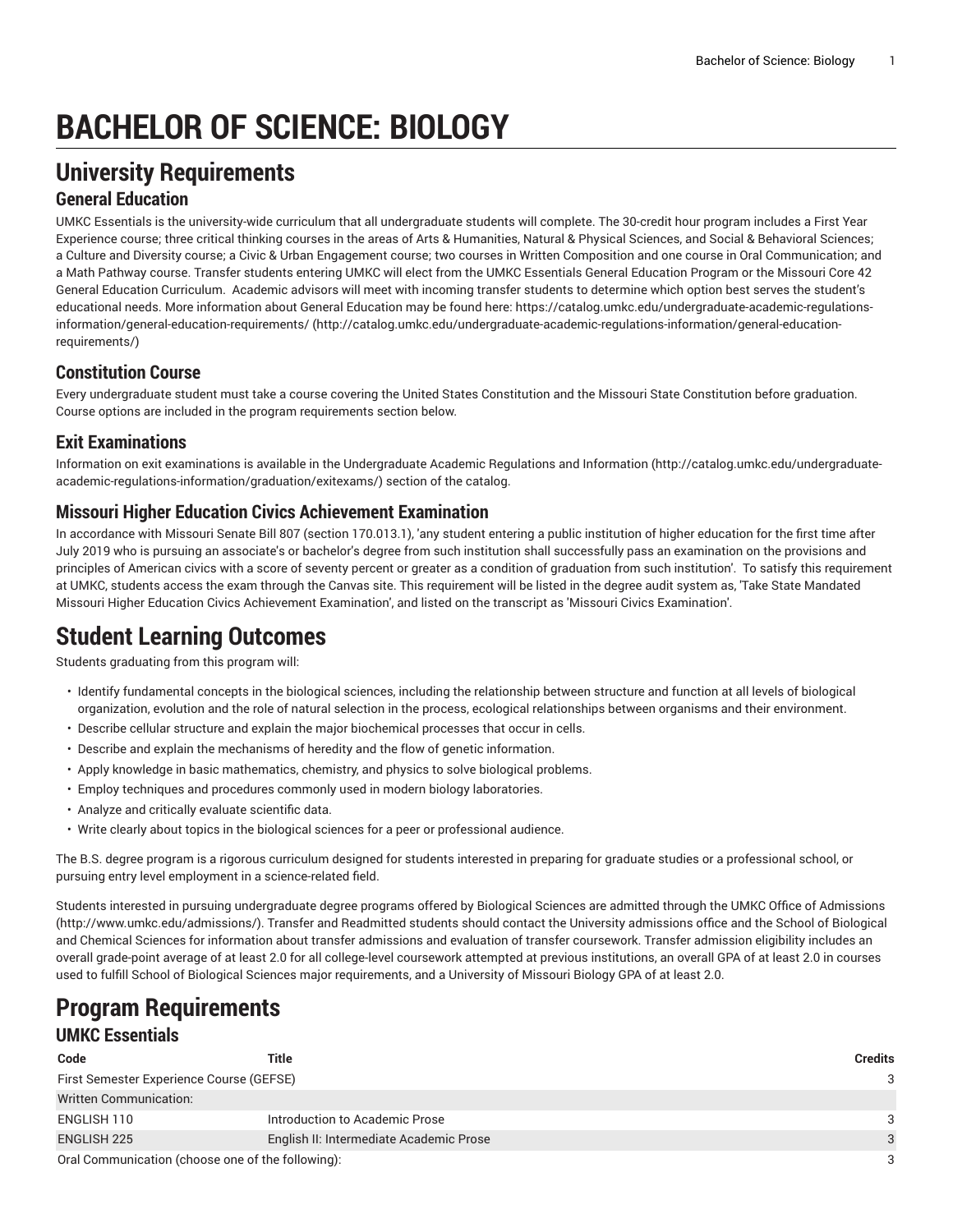| COMM-ST 110                                                  | Fundamentals of Effective Speaking and Listening        |    |
|--------------------------------------------------------------|---------------------------------------------------------|----|
| COMM-ST 140                                                  | Introduction to Communication                           |    |
| COMM-ST 212                                                  | Argumentation And Debate (offered via dual credit only) |    |
| COMM-ST 277                                                  | Interpersonal Communication                             |    |
|                                                              | Math Pathway (satisfied in major requirements below)    |    |
| Critical Thinking in Arts & Humanities (GECRT-AH)            |                                                         | 3  |
| Critical Thinking in Natural & Physical Sciences (GECRT-SC)  |                                                         | 3  |
| Critical Thinking in Social & Behavioral Sciences (GECRT-SS) |                                                         | 3  |
| Culture & Diversity Course (GECDV)                           |                                                         | 3  |
| Civic & Urban Engagement Course (GECUE)                      |                                                         | 3  |
| <b>Total Credits</b>                                         |                                                         | 27 |

#### **Constitution Course Requirement**

Section 170.011.1 of the Missouri Revised Statutes, 2015, states that all candidates for a degree issued by a college or university in the state of Missouri must have "satisfactorily passed an examination on the provisions and principles of the Constitution of the United States and of the state of Missouri, and in American history and American institutions."

Courses at UMKC that satisfy this state requirement are:

| Code                         | Title                                      | <b>Credits</b> |
|------------------------------|--------------------------------------------|----------------|
| Choose one of the following: |                                            | 3              |
| CJC 364                      | The Supreme Court And The Criminal Process |                |
| HISTORY 101                  | U.S. History to 1877                       |                |
| HISTORY 102                  | U.S. History Since 1877                    |                |
| HONORS 230                   | <b>Honors American Government</b>          |                |
| POL-SCI 210                  | American Government                        |                |
| <b>Total Credits</b>         |                                            | 3              |

There are a few other ways this requirement can be satisfied for students transferring to UMKC:

- Take an equivalent course from the list above at a regionally accredited institution.
- Earn credit for one of the above courses through AP, IB, or CLEP.
- Take a course that directly satisfies the Missouri Constitution Requirement at another Missouri institution.
- Have a previous bachelors degree (or higher) from a regionally accredited institution.
- Have an Associate of Arts degree from a regionally accredited institution.
- Complete the 42 Hour Core at a Missouri institution and have it listed on the official transcript.

#### **Major Requirements**

#### **Biology Course Requirements**

The following core courses are required:

| Code                          | <b>Title</b>                                                   | <b>Credits</b> |
|-------------------------------|----------------------------------------------------------------|----------------|
| BIOLOGY 108L                  | <b>General Biology I Laboratory</b>                            | 4              |
| & BIOLOGY 108                 | and General Biology I                                          |                |
| or MOTRBIOL 100LB             | MOTR Essentials in Biology w/ Lab - Botany                     |                |
| or MOTRBIOL 150LB             | MOTR Biology with Lab                                          |                |
| BIOLOGY 109L<br>& BIOLOGY 109 | <b>General Biology II Laboratory</b><br>and General Biology II | 4              |
| or MOTRBIOL 100LZ             | MOTR Essentials in Biology with Lab                            |                |
| or MOTRBIOL 150LZ             | MOTR Biology w/Lab                                             |                |
| BIOLOGY 202                   | Cell Biology                                                   | 3              |
| BIOLOGY 206                   | Genetics                                                       | 3              |
| BIOLOGY 441                   | Biochemistry                                                   | 3              |
| <b>Total Credits</b>          |                                                                | 17             |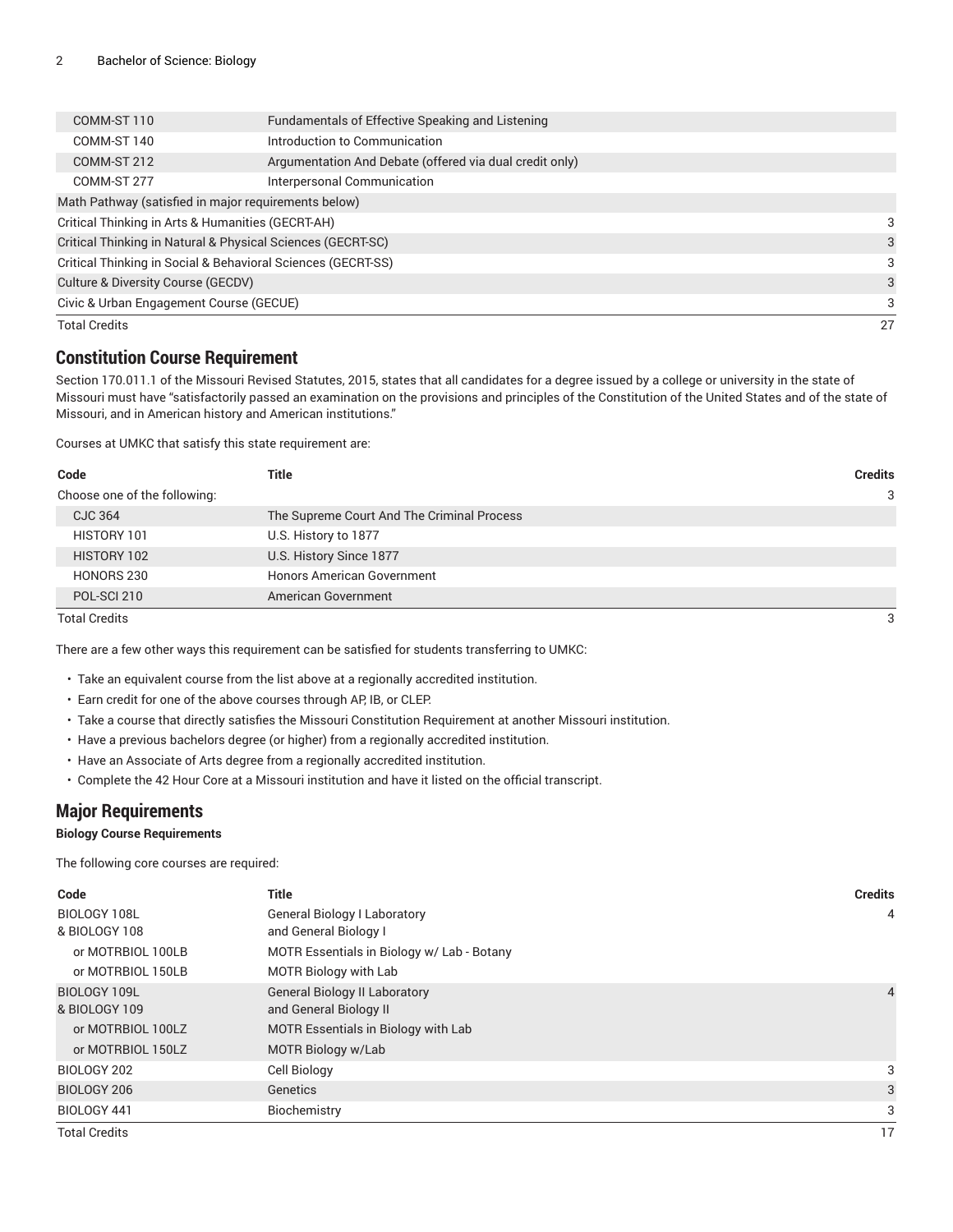#### **Biology Lab Requirements**

Two of the following laboratory courses are required.

| Title                                                          | Credits |
|----------------------------------------------------------------|---------|
|                                                                | $4-6$   |
| Introductory Anatomy Laboratory                                |         |
| MOTR Anatomy focused Essentials in Human Biology with Lab      |         |
| MOTR Anatomy focused Human Biology w/Lab                       |         |
| <b>Ecology Laboratory</b>                                      |         |
| Laboratory in Developmental Biology, Genetics and Cell Biology |         |
| Laboratory in Microbiology (WI)                                |         |
| Laboratory in Microbiology                                     |         |
| Laboratory in Histology and Cellular Ultrastructure (WI)       |         |
| Laboratory in Histology and Cellular Ultrastructure            |         |
| <b>Comparative Vertebrate Anatomy Laboratory</b>               |         |
| Laboratory in Biochemistry and Molecular Biology (WI)          |         |
| Laboratory in Biochemistry and Molecular Biology               |         |
|                                                                |         |

#### **Biology Synthesis requirement:**

| Code                                                         | Title                                       | <b>Credits</b> |
|--------------------------------------------------------------|---------------------------------------------|----------------|
| Select from the following for a total of three credit hours: |                                             | 3              |
| BIOLOGY 498WI                                                | Critical Analysis of Biological Issues (WI) |                |
| LIFE-SCI 497                                                 | Directed Studies-Biological Sciences        |                |
| or LIFE-SCI 497WI                                            | Directed Studies-Biological Sciences        |                |
| LIFE-SCI 499                                                 | Undergraduate Research-Biological Sciences  |                |
| or LIFE-SCI 499WI                                            | Undergraduate Research-Biological Sciences  |                |
|                                                              |                                             |                |

Total Credits 3

Students must complete additional biology majors coursework for a total of 42 credit hours of biology courses with grades of C- or better. 26 of these hours must be 300- or 400-level. At least one biology course must be writing intensive (WI or WL). A minimum of 21 credit hours of biology courses must be taken from BIOLOGY or LIFE-SCI coursework at UMKC. The UM Biology GPA Must be at least 2.0.

| Code                                        | <b>Title</b>                                        | <b>Credits</b> |
|---------------------------------------------|-----------------------------------------------------|----------------|
| <b>Additional Majors Coursework Options</b> |                                                     | 17             |
| BIOLOGY 115                                 | <b>First Year Seminar</b>                           |                |
| BIOLOGY 199L                                | Methods in Biological Research                      |                |
| BIOLOGY 201                                 | Preparing for Careers in Biology                    |                |
| or LIFE-SCI 202                             | Careers in Health II                                |                |
| BIOLOGY 250                                 | Careers in Biological & Chemical Sciences I         |                |
| or LIFE-SCI 201                             | Careers in Health I                                 |                |
| BIOLOGY 302                                 | <b>General Ecology</b>                              |                |
| BIOLOGY 303                                 | Invertebrate Zoology                                |                |
| BIOLOGY 305                                 | Marine and Freshwater Biology                       |                |
| BIOLOGY 308                                 | Vertebrate Zoology                                  |                |
| BIOLOGY 314                                 | Entomology                                          |                |
| BIOLOGY 319                                 | Global Health: New and Emerging Infectious Diseases |                |
| BIOLOGY 322                                 | <b>General Parasitology</b>                         |                |
| BIOLOGY 326                                 | <b>Biological Conservation</b>                      |                |
| BIOLOGY 327                                 | <b>Biogeography and Biodiversity</b>                |                |
| BIOLOGY 328                                 | Histology                                           |                |
| BIOLOGY 329                                 | Endocrinology                                       |                |
| BIOLOGY 346                                 | <b>Plant Biology</b>                                |                |
| BIOLOGY 350                                 | Assisting Undergraduate Learning in Biology         |                |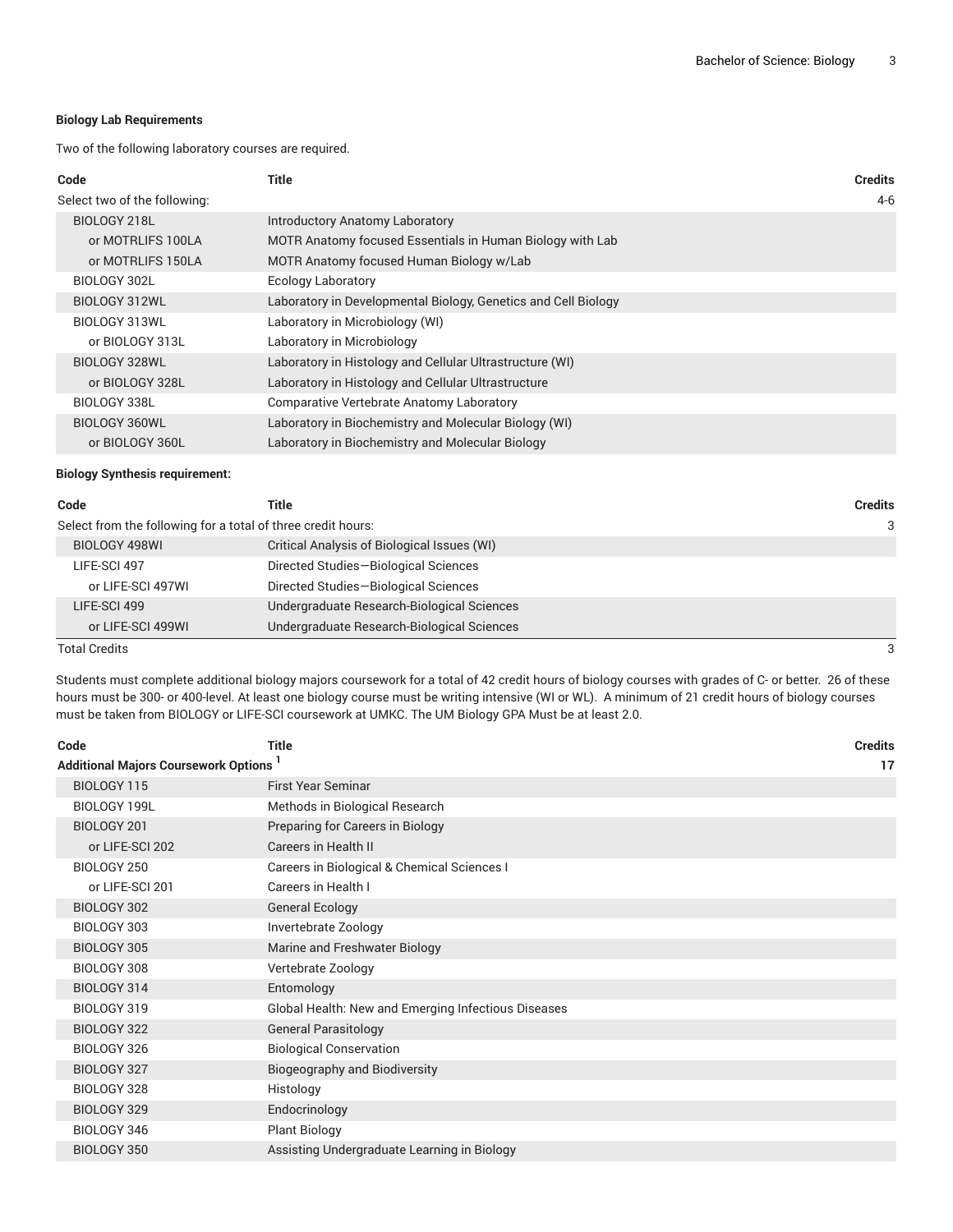| BIOLOGY 385          | <b>Special Topics</b>             |    |
|----------------------|-----------------------------------|----|
| BIOLOGY 397          | <b>Experience Based Education</b> |    |
| BIOLOGY 405          | Introduction to Evolution         |    |
| BIOLOGY 409          | Developmental Biology             |    |
| BIOLOGY 431          | Virology                          |    |
| BIOLOGY 442          | Neurobiology                      |    |
| BIOLOGY 445          | <b>Evolutionary Ecology</b>       |    |
| <b>Total Credits</b> |                                   | 17 |

#### **Physical Sciences and Mathematics Course Requirements**

The following courses must be completed with grades of C- or better.

| Code                         | <b>Title</b>                                  | <b>Credits</b> |
|------------------------------|-----------------------------------------------|----------------|
| <b>CHEM 211</b>              | <b>General Chemistry I</b>                    | 4              |
| or MOTRCHEM 150              | <b>MOTR Chemistry I</b>                       |                |
| CHEM 211L                    | <b>Experimental General Chemistry I</b>       | $\mathbf{1}$   |
| CHEM 212R                    | <b>General Chemistry II</b>                   | 4              |
| CHEM 212LR                   | <b>Experimental General Chemistry II</b>      | $\mathbf{1}$   |
| <b>CHEM 321</b>              | Organic Chemistry I                           | 3              |
| CHEM 321L                    | Organic Chemistry Laboratory I                | $\mathbbm{1}$  |
| CHEM 322R                    | <b>Organic Chemistry II</b>                   | 3              |
| CHEM 322L                    | Organic Chemistry Laboratory II               | $\mathbf{1}$   |
| <b>MATH 120</b>              | Precalculus (satisfies Math Pathway)          | 5              |
| <b>MATH 210</b>              | Calculus I                                    | $\overline{4}$ |
| Select one of the following: |                                               | $3 - 4$        |
| <b>MATH 220</b>              | Calculus II                                   |                |
| <b>STAT 235</b>              | <b>Elementary Statistics</b>                  |                |
| or STAT 115                  | <b>Statistical Reasoning</b>                  |                |
| or MOTRMATH 110              | <b>MOTR Statistical Reasoning</b>             |                |
| BIOLOGY 304                  | <b>Biostatistics 1</b>                        |                |
| PHYSICS 210                  | <b>General Physics I</b>                      | $4 - 5$        |
| or PHYSICS 240               | <b>Physics For Scientists and Engineers I</b> |                |
| PHYSICS 220                  | <b>General Physics II</b>                     | $\overline{4}$ |
| or PHYSICS 250               | Physics For Scientists and Engineers II       |                |
| <b>Total Credits</b>         |                                               | 38-40          |
| Code                         | <b>Title</b>                                  | <b>Credits</b> |
| <b>General Electives</b>     |                                               | $7 - 11$       |

A maximum of 12 hours for a combination of 399, 497, and 499 coursework may be applied toward the major with only 4 credit hours at the 400-level.

**Minimum GPA: 2.0** *(UM cumulative; UM Biology)*

**Total Credit Hours: 120**

# **Tools for Planning and Fulfilling Academic Requirements**

UMKC's Major Maps are detailed, semester by semester plans that lead a student to complete all degree requirements within four years. Plans include benchmarks and critical courses by term that assist a student's evaluation of progress and major "fit". In order to ensure that the appropriate courses are taken, students are encouraged to consult with the undergraduate advisor for this major. Please see the tab above to view the major map for this program.

UMKC's [Transfer](https://www.umkc.edu/admissions/transfer-guides.html) Guides [\(https://www.umkc.edu/admissions/transfer-guides.html](https://www.umkc.edu/admissions/transfer-guides.html)) provide detailed guidance on recommended transfer coursework, plans of study, transfer timelines, and transfer contact information. To ensure a seamless transfer experience, students are encouraged to work with both their community college advisor and a UMKC advisor when planning their coursework.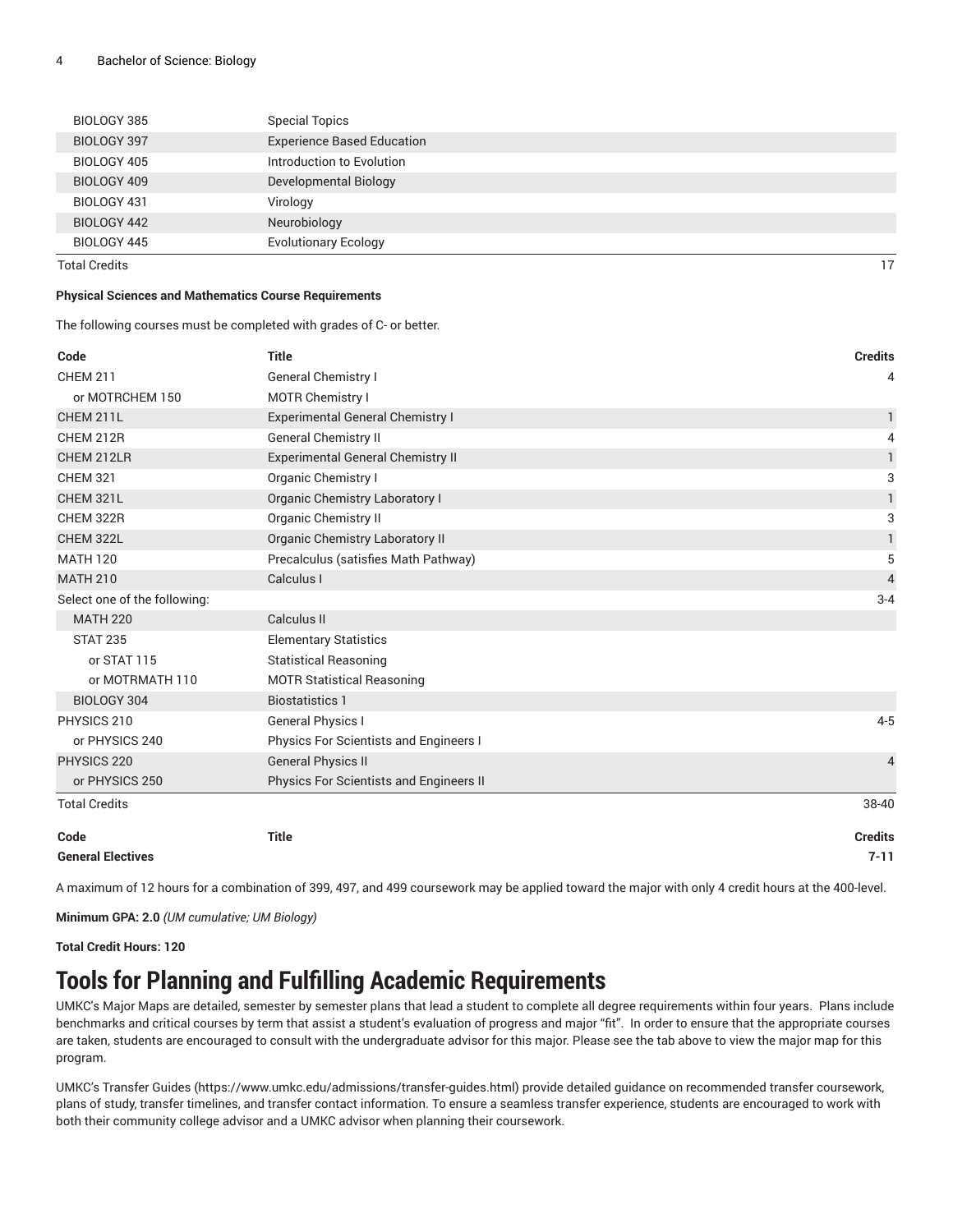UMKC's [PlanMyDegree](https://www.umkc.edu/registrar/academic-programs/plan-my-degree.html) 'Audit' ([https://www.umkc.edu/registrar/academic-programs/plan-my-degree.html\)](https://www.umkc.edu/registrar/academic-programs/plan-my-degree.html) degree audit system provides an individual evaluation of all degree requirements (General Education, Degree Specific, Major Specific, etc.) for students' officially recorded (Office of Registration and Records) and "what if" exploratory plans of study. This evaluation is used to certify all graduation requirements.

UMKC's [PlanMyDegree](https://www.umkc.edu/registrar/academic-programs/plan-my-degree.html) 'Plans' [\(https://www.umkc.edu/registrar/academic-programs/plan-my-degree.html\)](https://www.umkc.edu/registrar/academic-programs/plan-my-degree.html) degree planning tool enables students to develop a personalized semester by semester plan of study towards completion of degree requirements for student's officially recorded (Office of Registration and Records) and "what if" exploratory plans of study. Update and edit your full plan to degree completion each term and confirm accuracy each semester with your Academic Advisor(s).

## **Major Map Four Year Graduation Plan - Courses & Critical Benchmarks for First Time College Students:**

UMKC's Major Maps are detailed, undergraduate four-year course outlines that inform students on the classes they should take and when to take them. Outlines are updated yearly. Graduate students should visit their program's individual school for program outlines.

The following is a sample course of study. Your path to graduation may vary based on factors such as college credit you earned while in high school, transfer work from other institutions of higher learning, and placement in Mathematics. You are responsible for checking prerequisites to any courses. It is the Student's responsibility to ensure that all program requirements are met. This guide is not a substitute for academic advisement.

| <b>First Year</b>                                           |                |                                                               |                |
|-------------------------------------------------------------|----------------|---------------------------------------------------------------|----------------|
| <b>Fall Semester</b>                                        | <b>Credits</b> | <b>Spring Semester</b>                                        | <b>Credits</b> |
| BIOLOGY 108<br>& 108L (or BIOLOGY 109 & 109L) <sup>CC</sup> |                | 4 BIOLOGY 109<br>& 109L (or BIOLOGY 108 & 108L) <sup>CC</sup> | 4              |
| <b>CHEM 211</b><br>& 211LCC                                 |                | 5 CHEM 212R<br>& CHEM 212LRCC                                 | 5              |
| <b>GEFSE 101</b>                                            |                | 3 ENGLISH 110                                                 | 3              |
| GECRT-SC 101                                                |                | 3 GECRT-SS 101                                                | $\mathbf{3}$   |
|                                                             | 15             |                                                               | 15             |
| <b>Second Year</b>                                          |                |                                                               |                |
| <b>Fall Semester</b>                                        | <b>Credits</b> | <b>Spring Semester</b>                                        | <b>Credits</b> |
| BIOLOGY 202 or 206CC                                        |                | 3 BIOLOGY 206 or 202CC                                        | 3              |
| <b>CHEM 321</b><br>& 321LCC                                 |                | 4 CHEM 322R<br>& CHEM 322LCC                                  | $\overline{4}$ |
| <b>MATH 120</b>                                             |                | 5 MATH 210                                                    | 4              |
| BIOLOGY 250 or LIFE-SCI 201<br>(recommended Major Elective) |                | 1 COMM-ST 110, 140, or 277                                    | 3              |
| <b>ENGLISH 225</b>                                          |                | 3 GECRT-AH 101                                                | 3              |
|                                                             | 16             |                                                               | 17             |
| <b>Third Year</b>                                           |                |                                                               |                |
| <b>Fall Semester</b>                                        | <b>Credits</b> | <b>Spring Semester</b>                                        | <b>Credits</b> |
| BIOLOGY 441                                                 |                | 3 BIOLOGY 3XX/4XX Major Elective                              | 3              |
| <b>BIOLOGY Laboratory Elective</b>                          |                | 2 BIOLOGY 3XX/4XX Laboratory<br>Elective                      | 3              |
| <b>BIOLOGY Major Elective</b>                               |                | 3 PHYSICS 220 or 250                                          | 4              |
| MATH 220, STAT 235, or BIOLOGY<br>304                       |                | 4 GECDV 201                                                   | 3              |
| <b>PHYSICS 210 or 240</b>                                   |                | 4 GECUE 201                                                   | 3              |

 $16$  and  $16$